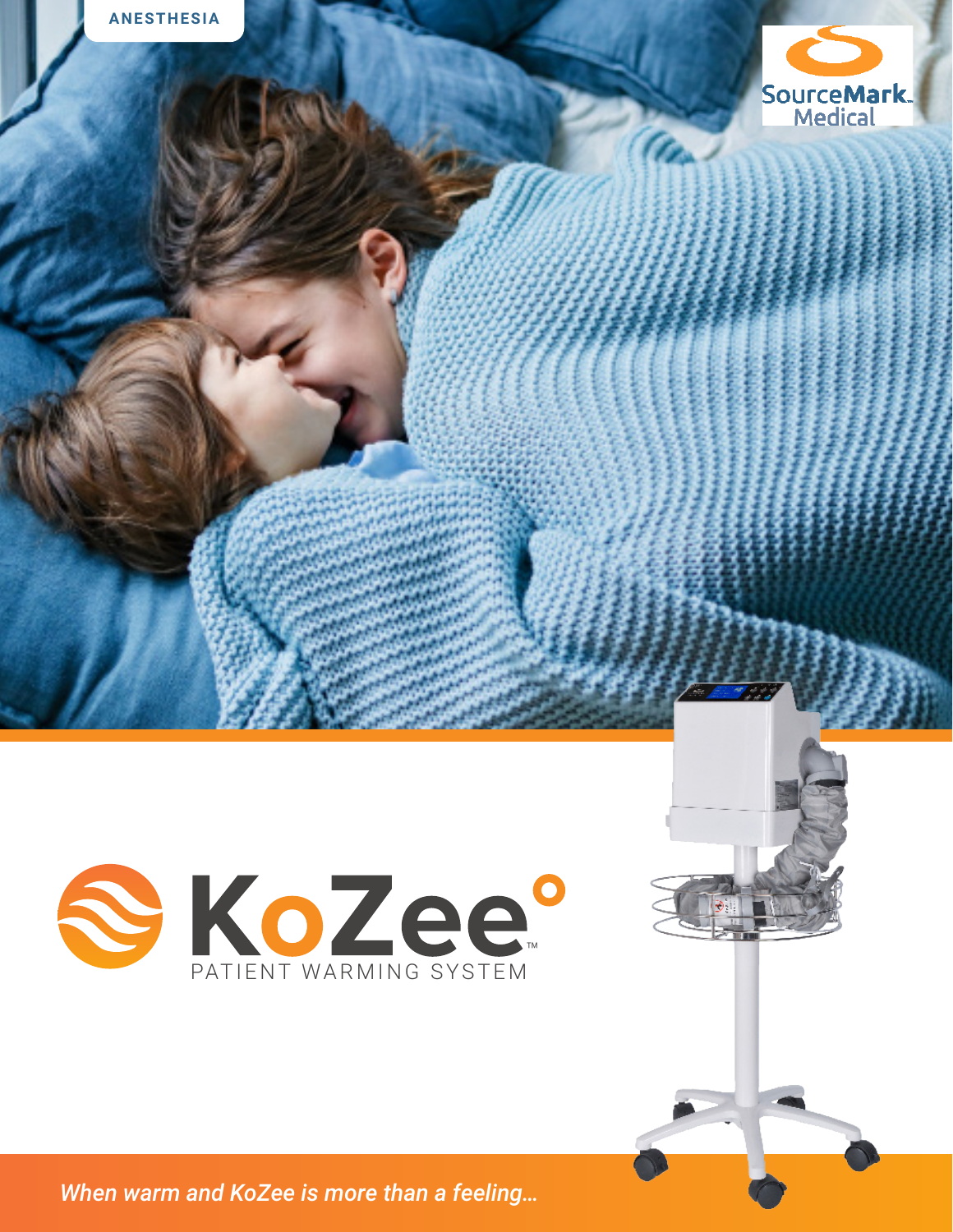Clinicians are all about patient comfort and care, but they also know keeping their patients warm and KoZee (normothermic) in the perioperative environment is the difference between a positive patient outcome or a complicated recovery.

SourceMark's KoZee normothermic system is the next wave in advanced convective warming technology designed and engineered to enable clinicians to easily and safely maintain their patient's normothermia and avoid unintended hypothermia and associated negative outcomes.

## **The KoZee™ Advantage**

#### **Patient Safety**

- Dual layer HEPA filtration (0.2µm / 99.999% efficiency
- Ceramic heating element creates less secondary heating with less fire risk
- Sterile blanket reduces the risk of cross contamination

### **Clinical Effectiveness**

- Low air flow combined with a more permeable blanket provides a uniform and consistent temperature
- Better heat transfer to patient

### **Operational Efficiency**

- Comprehensive warming blanket offering for facility standardization
- Placement, lease, or purchase option

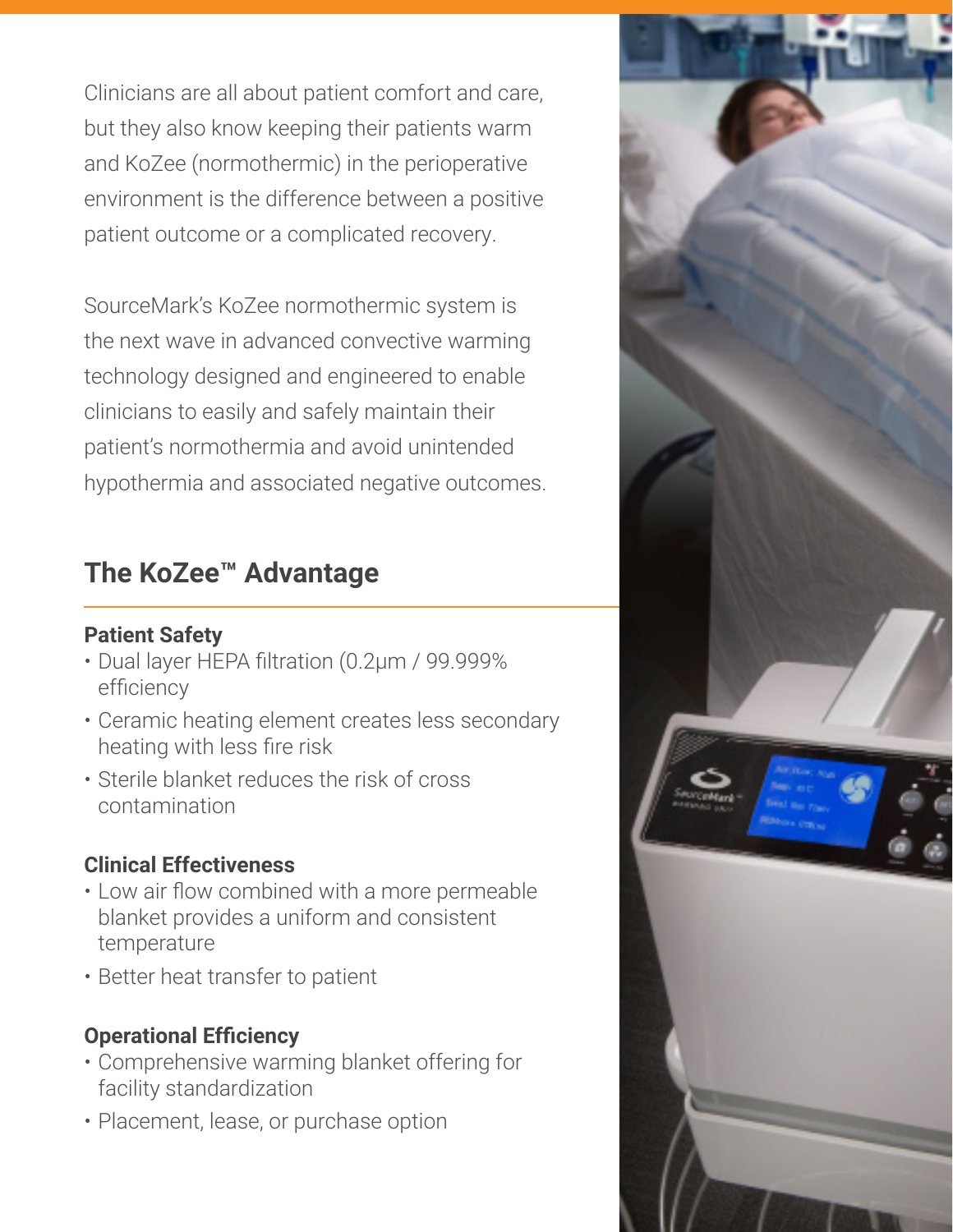



# **Key Features and Benefits**

Low volume air-flow system\* comprised of a proprietary network of digital sensors coupled to a ceramic heating module.

- Consistent and uniform temperature distribution
- Less blanket loft
- Low operating noise

\*SourceMark's convective warming system operates at 28cfm, approximately 41% less airflow is required to maintain patient normothermia compared to other devices

### Dual-layer high efficiency particulate air (HEPA) filtration system.

- First, a particulate filter layer for large particles, prolonging life and effectiveness of second layer
- Second, a 0.2µm HEPA filtration layer with 99.999% efficiency for smaller particulates
- Helps improve filtration of contaminants